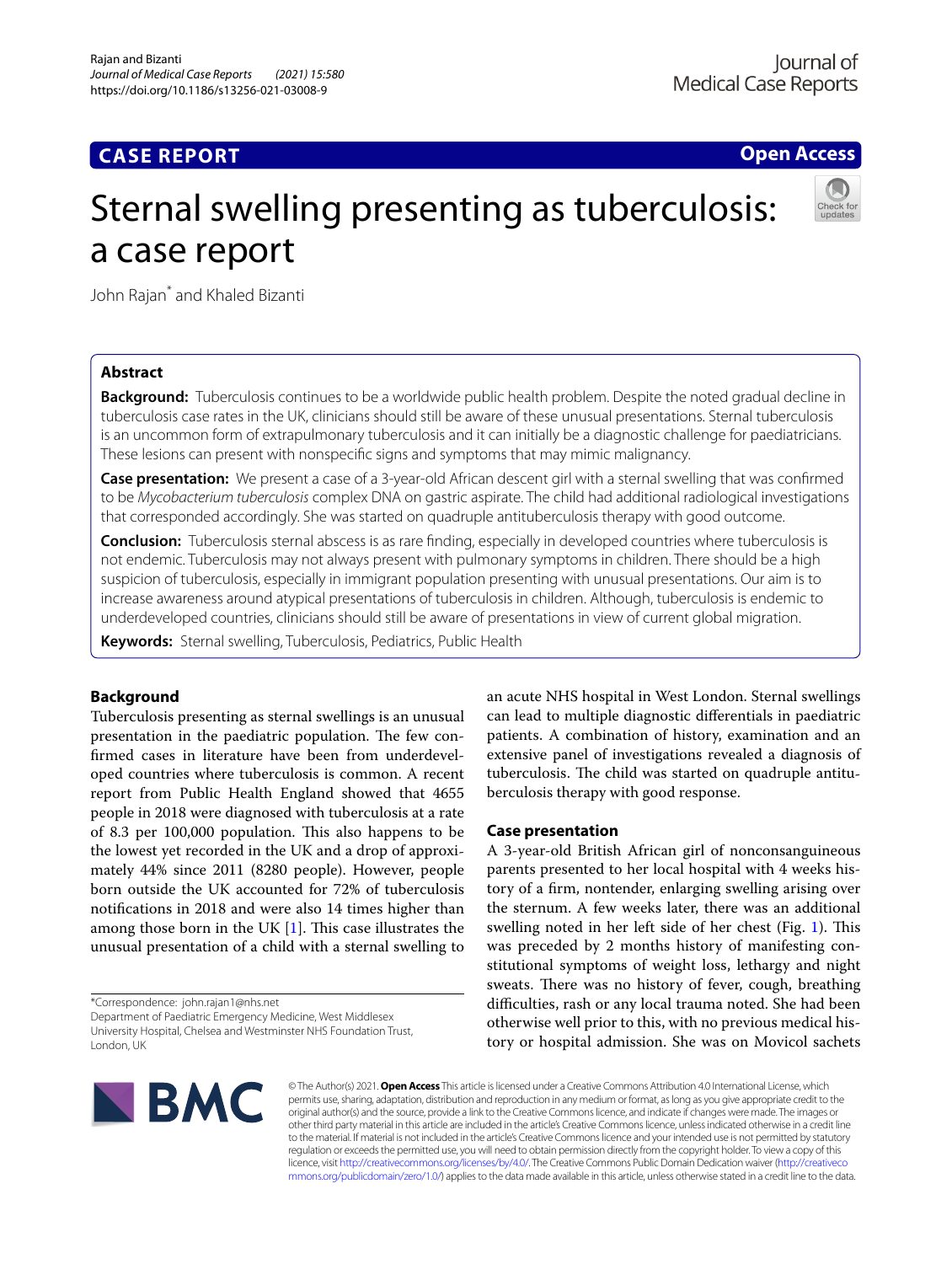

<span id="page-1-0"></span>for constipation management and no other medications. She was born in Kenya and moved to the UK at the age of 1 year. Her immunisations were commenced in Kenya and completed on arrival to the UK as per the national UK schedule. She had received the BCG immunisation, though the scar was not easily visible; her mother confirmed that she had the immunisation. There were no signifcant associated sick contacts or TB contacts of note. The child's mother had suffered from extrapulmonary TB approximately 18 years ago and required treatment. She had unfortunately developed side efects from the treatment, probably drug-induced hepatitis as suggested by the jaundice, which led to her treatment being interrupted, though she subsequently completed treatment. She has been well since then and asymptomatic.

On initial examination, the child appeared well nourished and comfortable on room air. She had no signs of respiratory related problems. There was  $2 \times 3$  cm firm, nontender and nonmobile mass over the middle part of her sternum. She also had a second  $1 \times 1$  cm firm, nontender and mobile mass on the left side of her chest. The rest of her physical examination was normal.

The initial blood tests at the local hospital demonstrated microcytic hypochromic anemia with elevated erythrocyte sedimentation rate (ESR) of 120 mm and C-reactive protein (CRP) of 89. On her initial presentation, she had a chest X-ray, which revealed increased opacifcations in the right mid-zone and left upper zone that were thought to be infective in origin (Fig.  $2$ ). The patient's TB Quantiferon Gold test was positive. Her case was discussed further with the paediatric infectious disease team at the tertiary centre. The child had an extensive panel of investigations including repeat baseline bloods and TB Quantiferon test. Blood EBV PCR was performed, which was positive and presumed to be reactivation. CMV PCR and human immunodefciency virus



<span id="page-1-1"></span>**Fig. 2** An increased opacifcation in the right mid-zone and left upper zone

(HIV)-1/2 antibody analysis were also performed, which were both negative.

She underwent an ultrasound-guided biopsy of both lumps. The biopsy result identified necrotic material, pus and areas of granulomatous infammation including multinucleate giant cells. She had a CT scan at her local hospital that showed a presternal mass with rim enhance-ment suggestive of an abscess (Fig. [3](#page-1-2)).

Ziehl–Neelsen staining was negative, though mycobacterial PCR was positive for *Mycobacterium tuberculosis* (MTB) target. Early secreted antigenic target of 6 kDa (ESAT-6) of MTB was positive, which suggested a mycobacterial and non-BCG infection.

<span id="page-1-2"></span>

low-density mass with rim enhancement suggestive of an abscess (shown by arrow)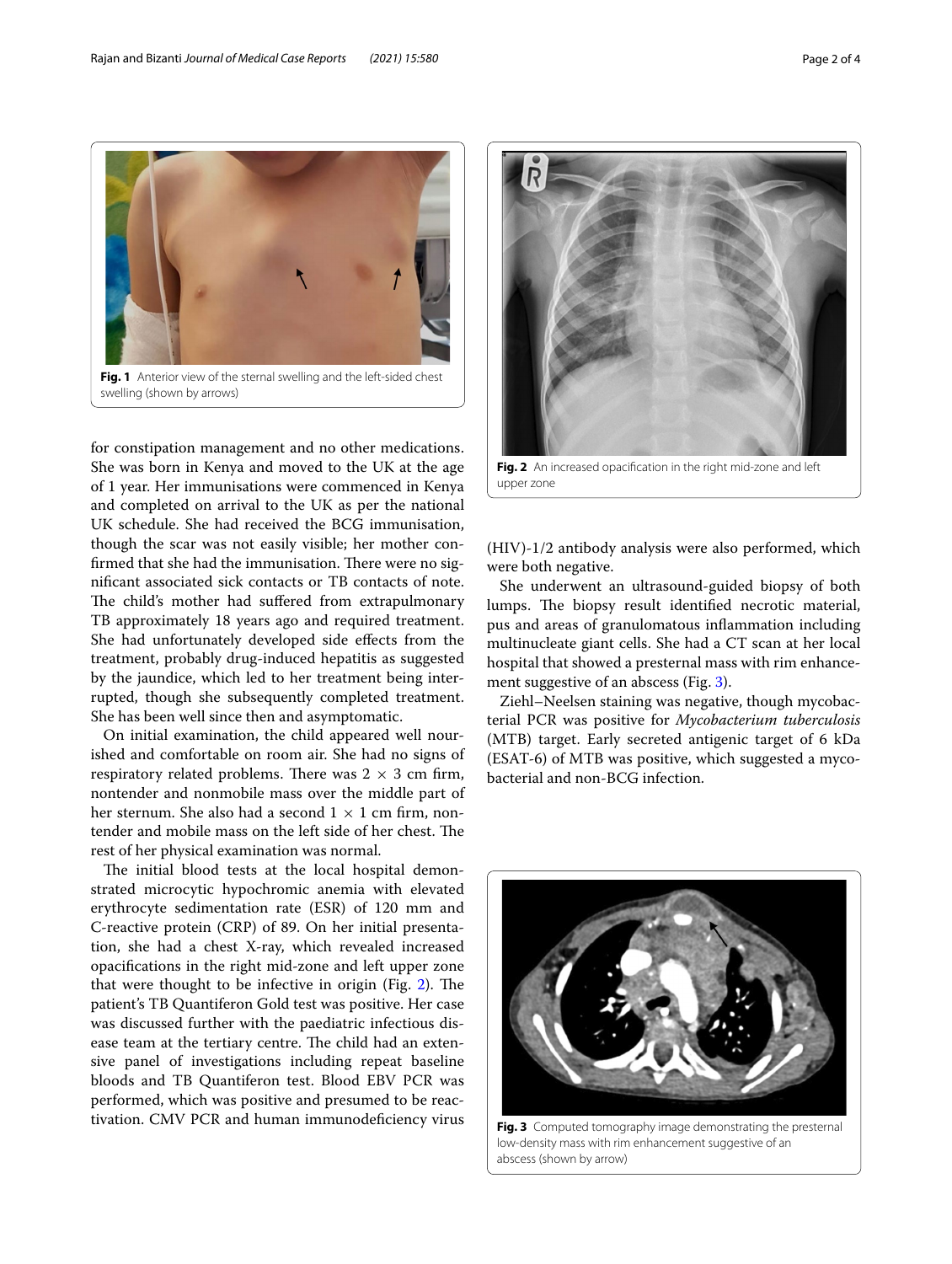This was followed by further imaging to exclude extrapulmonary involvement including MRI head and spine, which showed no features of TB. She had an ultrasound of the abdomen and pelvis, which showed hypoechoic rounded lymph nodes throughout the abdomen. Further immunophenotyping of PB revealed no detectable aberrant expression or maturation asynchrony on B cell, T cell, or natural killer (NK) cell.

She was commenced on quadruple antitubercular treatment: isoniazid, rifampicin, ethambutol hydrochloride and Zinamide. During her time at the tertiary centre, her infammatory markers (CRP) peaked at 220 mg/L and she developed fever and required piperacillin/tazobactam, which was later switched to oral co-amoxiclav. She remained clinically well and was subsequently discharged to continue on antituberculosis therapy with further follow-ups scheduled. She is scheduled to have a repeat CT chest in 3–4 months. She has been clinically well and showing good signs of improvement, with the sternal swelling significantly decreasing in size. The treatment has been completed at 6 months with both swellings completely resolved (Figs. [4](#page-2-0) and [5\)](#page-2-1).



**Fig. 4** Anterior view illustrating the complete resolution of the left sided chest swelling



**Fig. 5** Anterior view illustrating the complete resolution of the sternal swelling

## <span id="page-2-1"></span>**Discussion**

Tuberculosis is often called the "great imitator," a common disease with unusual presentations  $[2]$  $[2]$ . The incidence of extrapulmonary tuberculosis (EPTB) has been constant as compared with the pulmonary forms [\[3](#page-3-2)]. Unfortunately, EPTB can present in various forms and this makes diagnosing these children much more difficult compared with pulmonary TB. Tuberculosis of the sternum is a rare fnding, even in countries where TB is prominent [\[4\]](#page-3-3). Tuberculosis is no longer an endemic disease of the developing world, as more and more cases are now being reported from developed countries [\[5](#page-3-4)]. The increased rate in cases can be attributed to immunecompromised patients (HIV, etc.), large-scale population migration and reactivation TB in the immigrant population.

<span id="page-2-0"></span>The diagnosis of these sternal swellings can be difficult as they may present with atypical presentations. Approximately 60–80% of cases of skeletal TB involve the spine or weight-bearing joints, while the sternum is involved in 1% of cases [[6](#page-3-5)[–8](#page-3-6)]. TB of the sternum is a rare form of fat-bone TB that may occur in isolation or in association with pulmonary or lymph node involvement.